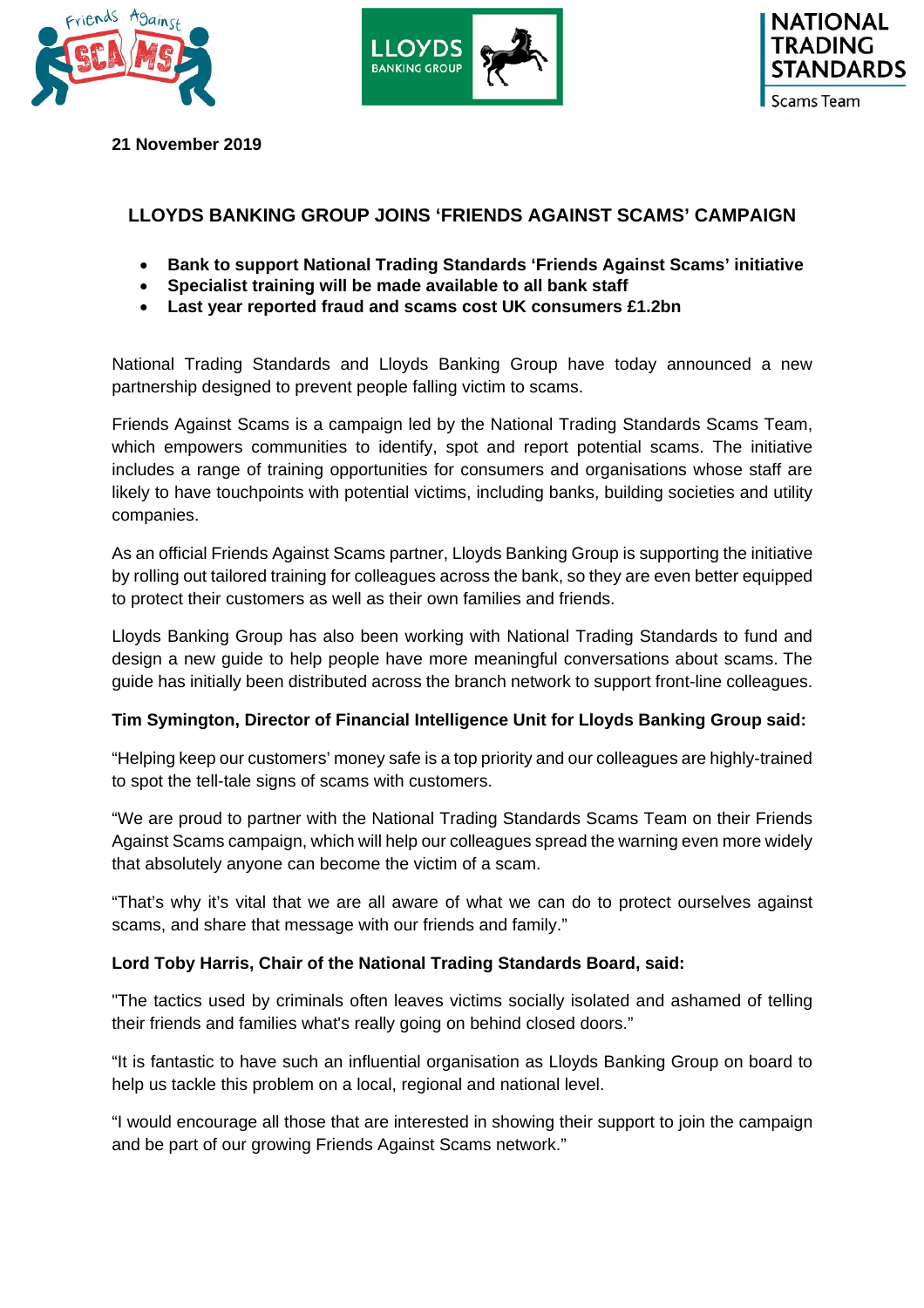





Since it launched in 2016 more than 300,000 Friends Against Scams have committed to take a stand against scams. Lloyds Banking Group is one of a number of organisations that have joined the Friends Against Scams initiative, including NatWest, Neighbourhood Watch and Age UK. Other Friends Against Scams include Bournemouth University and the Chartered Trading Standards Institute.

Scams often target people made vulnerable because of their situations or circumstances, which means the harm is often emotional as well as financial. More than half of over 65s (53%) have been targeted by scams.

Fraud is now the most common type of crime in the UK, but only 5% of scams are actually reported. Anyone who believes they may have been the victim of a scam should contact their bank immediately, and then share the details with the Citizens Advice Consumer Service on 03454 04 05 06.

## **-ENDS-**

For more information about the National Trading Standards Scams Team please contact the press office: press@nationaltradingstandards.co.uk / 020 7101 5013

To contact the Lloyds Banking Group press office: gregor.low@lloydsbanking.com / 07500 078 879

## **Notes to editors**

## **National Trading Standards**

- National Trading Standards provides leadership influence, support and resources to help combat consumer and business detriment locally, regionally and nationally.
- The National Trading Standards Board is a group of senior and experienced local government heads of trading standards, representing all trading standards services across England and Wales. The Board has been set up by the Government as part of changes to the consumer protection landscape and an enhanced role for trading standards.
- More information is available at: www.nationaltradingstandards.uk

#### **National Trading Standards Scams Team**

 The National Trading Standards Scams Team works in partnership with other agencies across the country to identify and support victims of mass marketing fraud.

## **About Friends Against Scams**

 Friends Against Scams aims to protect and prevent people from becoming victims of scams by empowering people to take a stand against scams. Anyone can join the Friends Against Scams campaign by attending a Friends Against Scams awareness session or completing the online learning. With increased knowledge and awareness, people can make scams part of everyday conversation with their family, friends and neighbours which will enable them to protect themselves and others. Other Friends Against Scams partners include Bournemouth University, Neighbourhood Watch and the Chartered Trading Standards Institute. For more information visit: https://www.FriendsAgainstScams.org.uk/